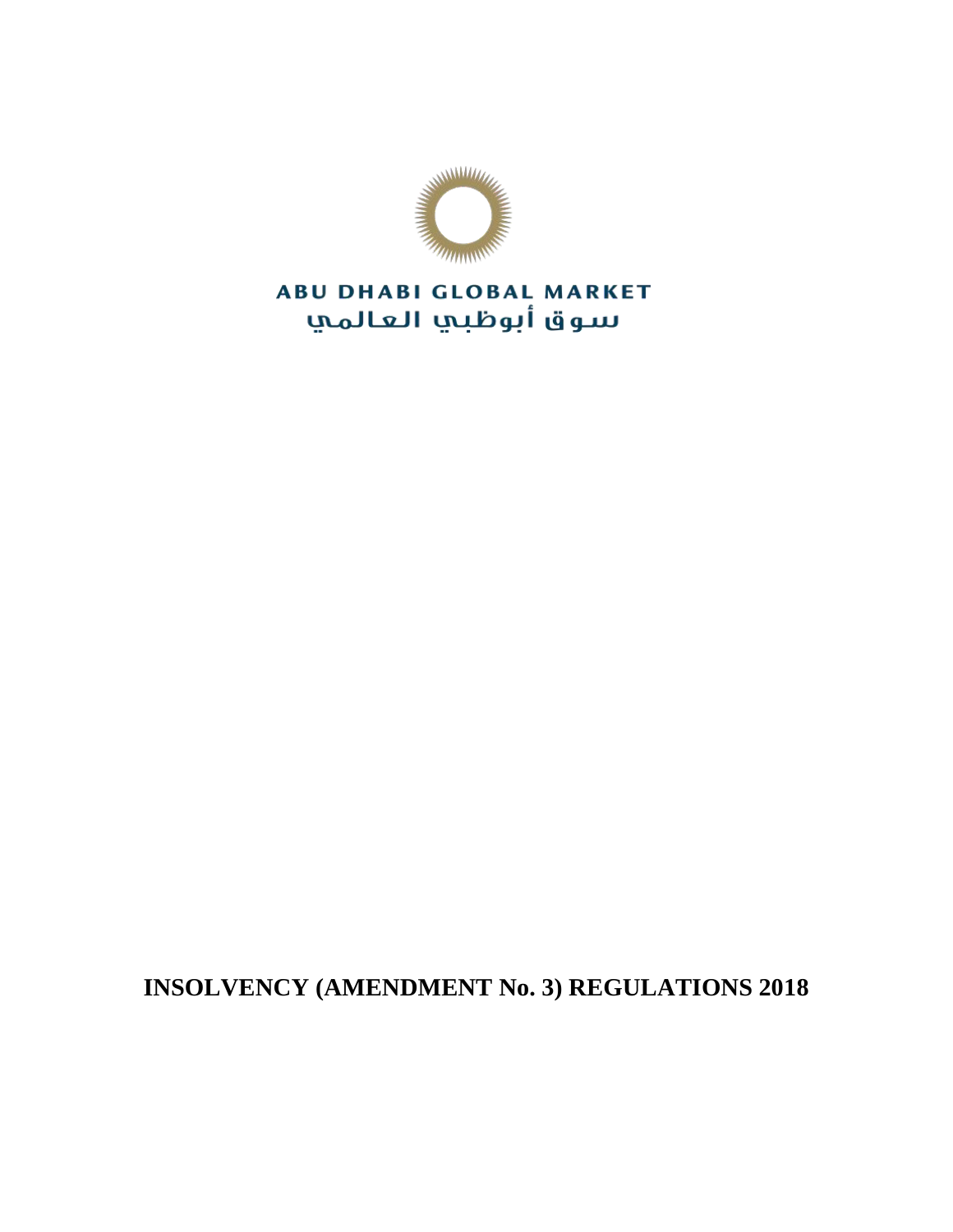#### **INSOLVENCY (AMENDMENT No. 3) REGULATIONS 2018**

Date of Enactment: 11 December 2018

The Board of Directors of the Abu Dhabi Global Market, in exercise of its powers under Article 6(1) of Law No. 4 of 2013 concerning the Abu Dhabi Global Market issued by His Highness the Ruler of the Emirate of Abu Dhabi, hereby enacts the following Regulations:-

## **1. Amendments to the Insolvency Regulations 2015**

# **PART 7: FINANCIAL MARKETS AND NETTING**

**…**

### **Chapter 2 – Netting and Collateral**

#### **276. Netting Provisions to take effect in accordance with their terms**

- (1) The provisions of a netting agreement will be enforceable in accordance with their terms, including against an insolvent party, and, where applicable, against a guarantor or other person providing security for a party (including a guarantor or other person that is insolvent) and will not be stayed, avoided or otherwise limited by—
	- (a) the appointment of, or any application for the appointment of, or notice relating to the appointment of, an Office-holder or any action of an Office-holder;
	- (b) any other provision of law, excluding sections 60 to 62 of the Bank Recovery and Resolution Regulations 2018, relating to administration, liquidation, bankruptcy, reorganisation, composition with creditors, receivership, conservatorship or any other Insolvency Proceedings an insolvent party may be subject to; or
	- (c) any other provision of law that may be applicable to an insolvent party,

subject to the conditions contained in the applicable netting agreement.

- (2) After commencement of Insolvency Proceedings in relation to a party, the only obligation, if any, of either party to make payment or delivery under or pursuant to a netting agreement or under or pursuant to any qualified financial contract or contract or transaction to which that netting agreement applies shall be equal to its net obligation to the other party as determined in accordance with the terms of the applicable netting agreement.
- (3) After commencement of Insolvency Proceedings in relation to a party, the only right, if any, of either party to receive payment or delivery under or pursuant to a netting agreement or under or pursuant to any qualified financial contract or contract or transaction to which that netting agreement applies shall be equal to its net entitlement with respect to the other party as determined in accordance with the terms of the applicable netting agreement.
- (4) Any powers of an Office-holder to assume or repudiate individual contracts or transactions will not prevent the termination, liquidation, acceleration and/or conversion of all payment or delivery obligations or entitlements, and all obligations or entitlements relating to the making of payments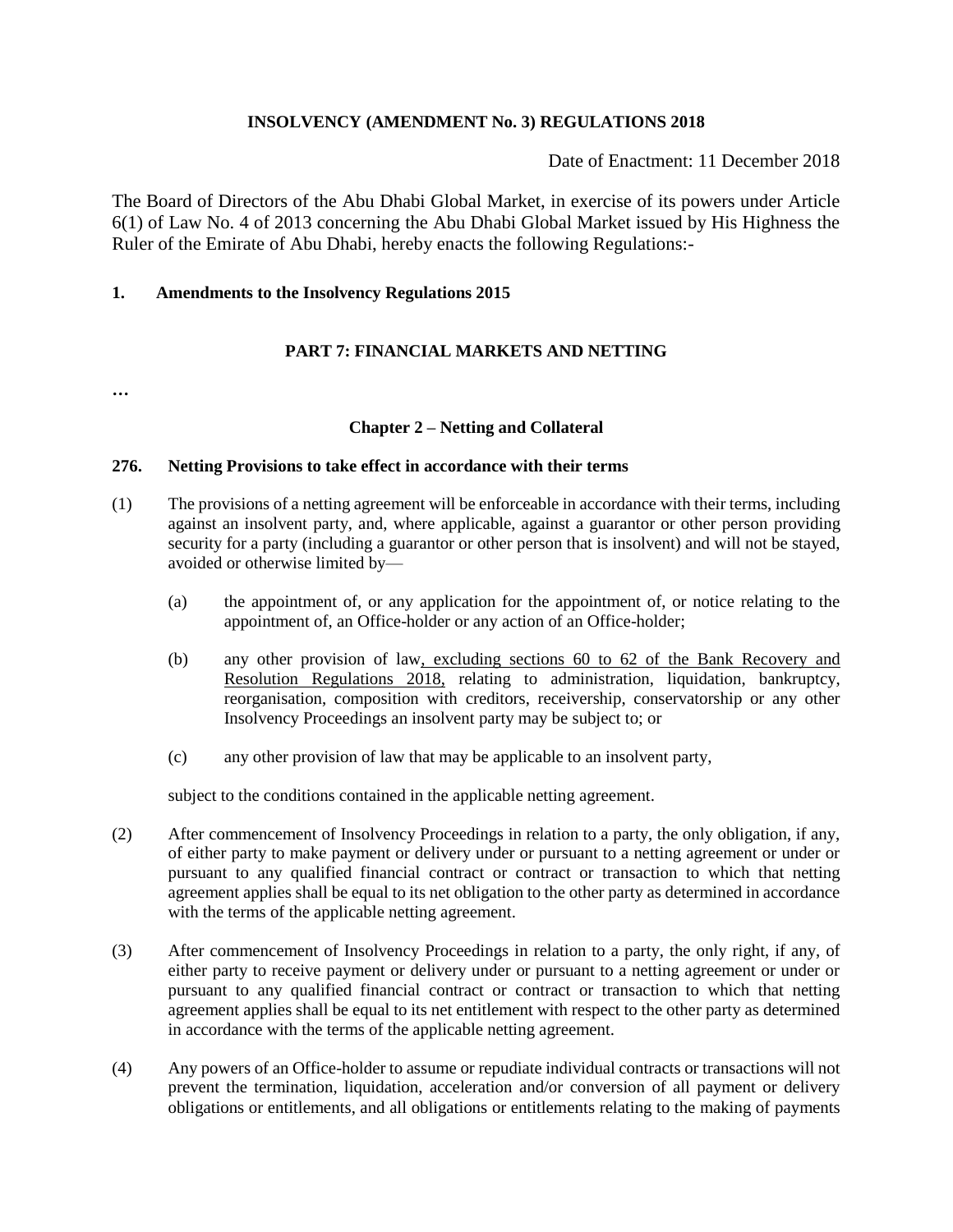or deliveries under one or more qualified financial contracts or other contracts or transactions entered into pursuant to a netting agreement or to which a netting agreement shall apply, and will apply, if at all, only to the net amount or net entitlement due in respect of all such qualified financial contracts or other contracts or transactions in accordance with the terms of such netting agreement.

(5) The provisions of a netting agreement which provide for the determination of a net balance of the close-out values, market values, liquidation values, replacement values or other relevant values calculated in respect of accelerated and/or terminated payment or delivery obligations or entitlements or accelerated and/or terminated obligations or entitlements relating to the making of payments or deliveries in either case, under one or more qualified financial contracts or other contracts or transactions entered into thereunder or to which such netting agreement applies (including a payment or delivery in respect of a contract or transaction required to be entered into under or pursuant to such provisions) will not be affected by any applicable insolvency laws, excluding sections 60 and 62 of the Bank Recovery and Resolution Regulations 2018, limiting the exercise of rights to set off, offset or net out obligations, payment amounts or termination values owed between an insolvent party and another party.

….

#### **278. Pre-emption and confirmation of disapplication of certain provisions of these Regulations to netting agreements**

(1) Subject to sections 60 to 62 of the Bank Recovery and Resolution Regulations 2018, nNo stay, injunction, avoidance, moratorium, or similar proceeding or order, whether issued or granted by a Court, administrative agency, Office-holder or otherwise, shall limit or delay application of otherwise enforceable netting agreements or collateral arrangements and transactions entered into thereunder or pursuant thereto or to which an otherwise enforceable netting agreement or collateral arrangement applies.

…